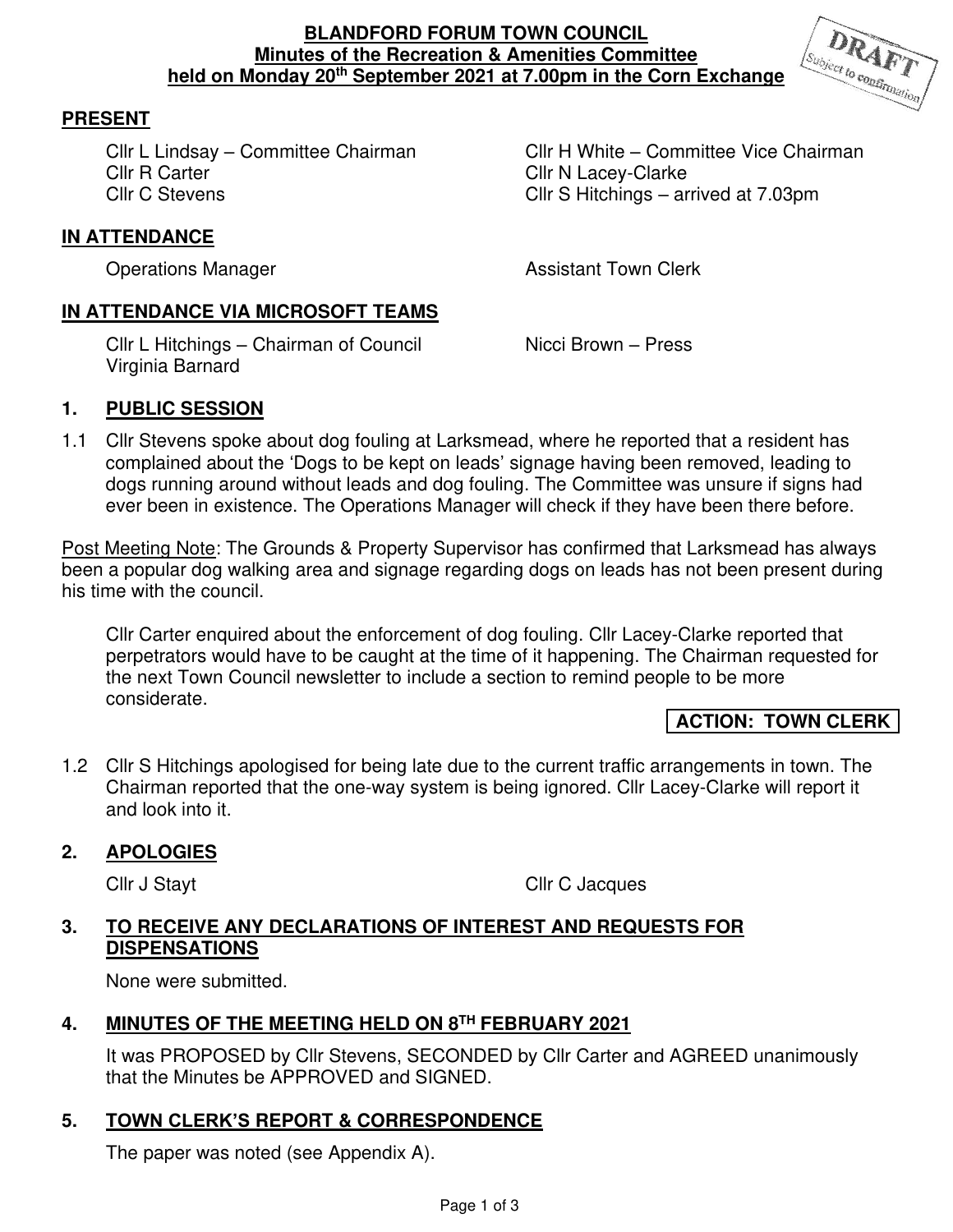5.1 Larksmead – The ping pong table has been installed and has been well received on social media. The replacement tower for the play area is on order and should be installed in the next few weeks along with some surfacing repair works.

## **5. TOWN CLERK'S REPORT & CORRESPONDENCE (cont.)**

5.2 Capacity increase for the Corn Exchange - The Corn Exchange had a reduced capacity of 50 (instead of 200) since it reopened last June 2020. This was maintained following the 19<sup>th</sup> July after a discussion was held at a council meeting about the continuation of restrictions in council venues. The capacity was increased to 60 for the month of September, which was done considering events booked in as well as the increase in case numbers locally and the lack of ventilation in the hall. The capacity for Woodhouse Gardens pavilion was increased from 15 to 30 due to the good ventilation in that venue.

The Operations Manager and Bookings Receptionist have discussed this for October onwards and reached the following conclusion: The National Government have put the onus on individual organisations to set capacities and guidelines for the use of venues and therefore we have gradually increased our capacity whilst monitoring the local and national situation in regards of case numbers etc.

As we have had a number of requests to hold larger events in the Corn Exchange it seems sensible to raise the capacity to 150 from the  $1<sup>st</sup>$  of November due to the fact that these events are not viable with lower numbers. We will continue to monitor the situation and to follow national guidelines should these change in the future.

5.3 Lions Christmas Fayre – The Blandford Lions have requested to sub-let the tables and chairs to exhibitors during their Christmas Craft Fair on 11<sup>th</sup> December 2021. The Chairman and Vice-Chairman of the R&A Committee and Town Clerk have no objection to this request.

## **6. REVIEW OF RECREATION AND AMENITIES BUDGETS TO 31ST AUGUST 2021**

6.1 Analytical Review of Revenue Budget

The paper was noted (see Appendix B).

6.2 Review of Earmarked Reserves

The paper was tabled (see Appendix C).

6.3 Reserve Accounts

The paper was noted (see Appendix D).

### **7. TO CONSIDER HONOURING ALLOTMENT PLOTS TO EXISTING NON-RESIDENT PLOT HOLDERS ON THE NEW ALLOTMENT SITE**

The paper was noted (see Appendix E).

It was PROPOSED by Cllr Carter, SECONDED by Cllr White and AGREED unanimously that

**The Town Council confirms that existing non-resident plot holders can retain their plot on the new allotment site and that the Allotment Management Committee is in the best position to manage this issue.** 

## **ACTION: TOWN CLERK**